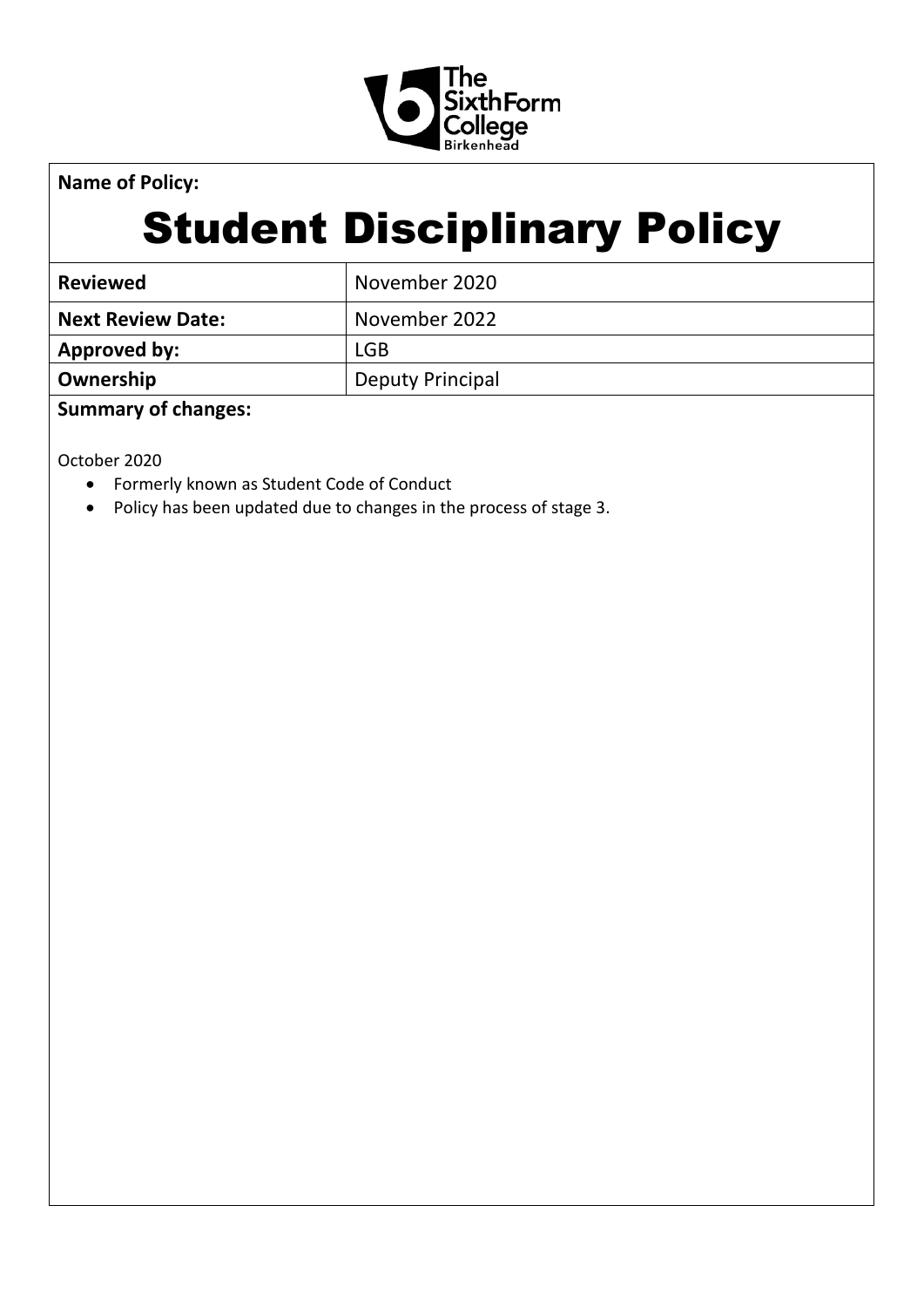## **Student Disciplinary Policy**

The college is a thoughtful, considerate and calm place to study where behaviour that runs counter to this is swiftly challenged. All staff have high expectations of students and both reinforce and challenge behaviour where necessary.

## **Core Requirements**

All students are expected to comply with the Core Requirements as set out below:

- Attend all lessons on time and be fully prepared
- Be attentive and engaged in class and complete all work, including homework, as directed
- Show respect to all staff and follow any directions given
- Treat fellow students with consideration and allow them to focus on their studies
- Turn off your mobile phone and have it out of sight when in class or in The Hub
- In the unlikely circumstance of you being absent you must inform the college. You need to also email your teachers to get work you will have missed
- All study deficits to be cleared as required by your teachers
- With the exception of water, no food or drink to be consumed in classrooms or in The Hub
- Wear your college ID when on campus
- Be ambitious and accept the challenge to fulfil your potential.

Failure to comply with the College Core Requirements will lead to disciplinary action:

**Misconduct:** Any breach of College Core Requirements. This includes (although this list is not exhaustive) consistently poor attendance, failure to complete work, rudeness to staff or other students, poor punctuality, disruptive behaviour, failure to attend study hall, unauthorised term time holidays.

**Gross Misconduct**: Persistent breach of College Core Requirements. Gross misconduct also includes single incidents of serious misconduct that can go straight to Stage 3. This would include fighting/aggression, alcohol and drug abuse (see separate drug procedure), severe verbal abuse, bullying or harassment, theft, wilful destruction of property.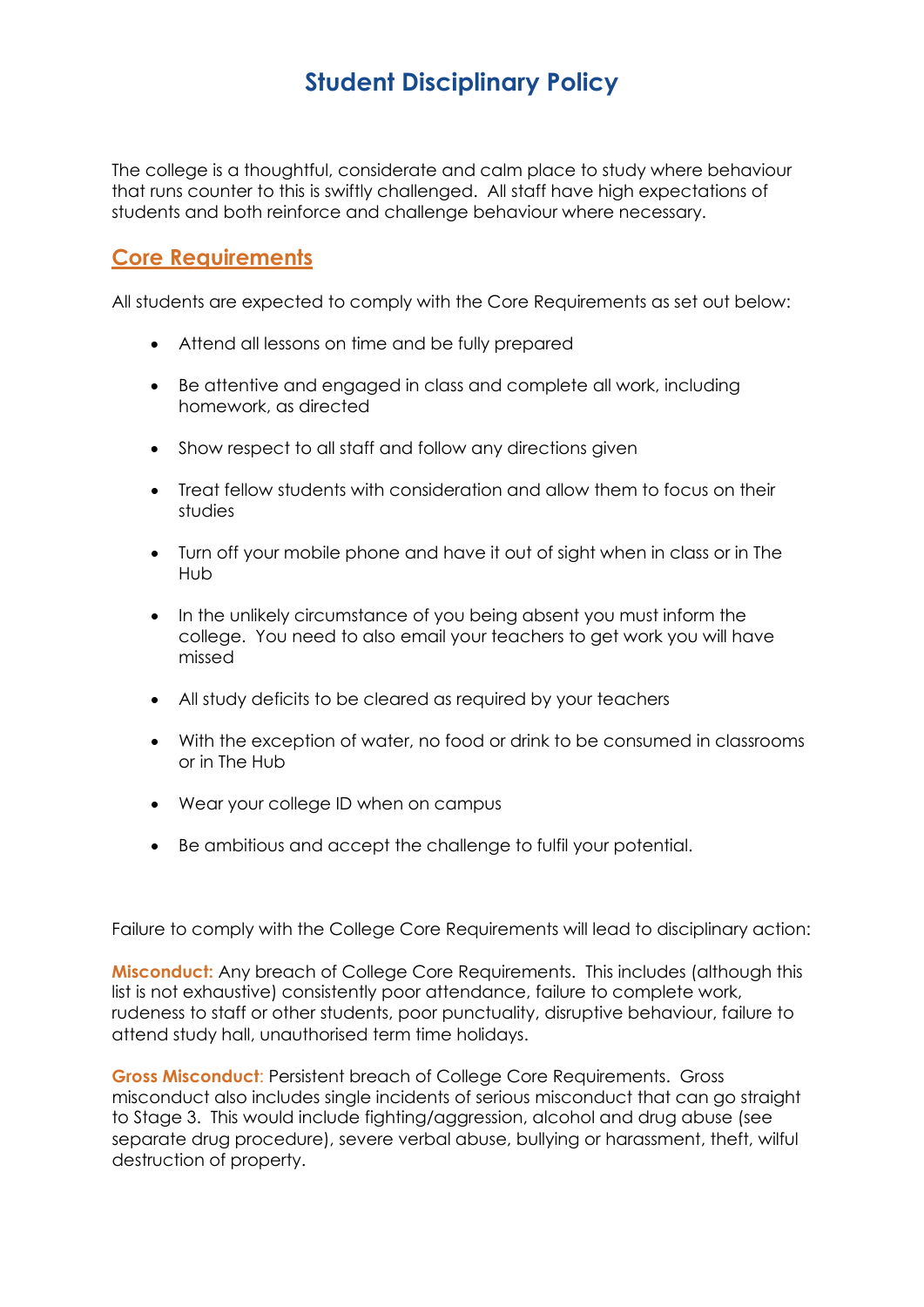The disciplinary process has distinct stages:

- 1. Teacher stage
- 2. Tutor Action stage
- 3. Senior Disciplinary stage
- 4. Final stage SMT

## **1. Teacher Stage**

- Initial breach of College Core Requirements dealt with by a teacher.
- This will include meeting with the student to ascertain the cause of the problem and address it and the student will be given the opportunity to improve.
- If no improvement, informal verbal warning given to student, recorded on Sapien.
- Failure to comply with an informal verbal warning the teacher can make an action request on Sapien and the student will pass to Tutor Action stage

#### **Guidance on Teacher stage:**

The Sixth Form College expects the highest levels of behaviour and work from all students and teachers are entitled to expect their directions to be met. When students fail to meet a teacher's requirements, teachers can use whatever means they see as reasonable to support the student and get them back on track. The College sees this as a prime responsibility of teachers and gives them substantial authority to enable them to successfully accomplish this using their professional discretion.

Teachers are expected to contact parents where they have repeated concerns.

Misconduct in the classroom will be dealt with by the teacher. Misconduct elsewhere in the College can be dealt with by any other member of staff. Details of any misconduct will be recorded on sapien.

There is a range of strategies available to use at this informal stage depending on the nature and seriousness of the misconduct and these are set out in the Behaviour Management Guidelines.

Informal consultation with tutors or HoDs can be sought by the teacher if required. However, if the student fails to respond to informal action and/or fails to cooperate, the teacher may give an informal verbal warning (recorded on sapien) and the student will be warned that they are at risk of being referred to their tutor (Tutor action stage)

The teacher has the responsibility for resolving matters at this stage and it is anticipated that many low-level problems will be resolved.

If a problem with a student persists the teacher can request action by the tutor. An action request must be made via Sapien.

#### **2. Tutor Action Stage**

The tutor works in conjunction with the teacher to resolve the issue using a wide range of strategies open to them. Some of these are listed below: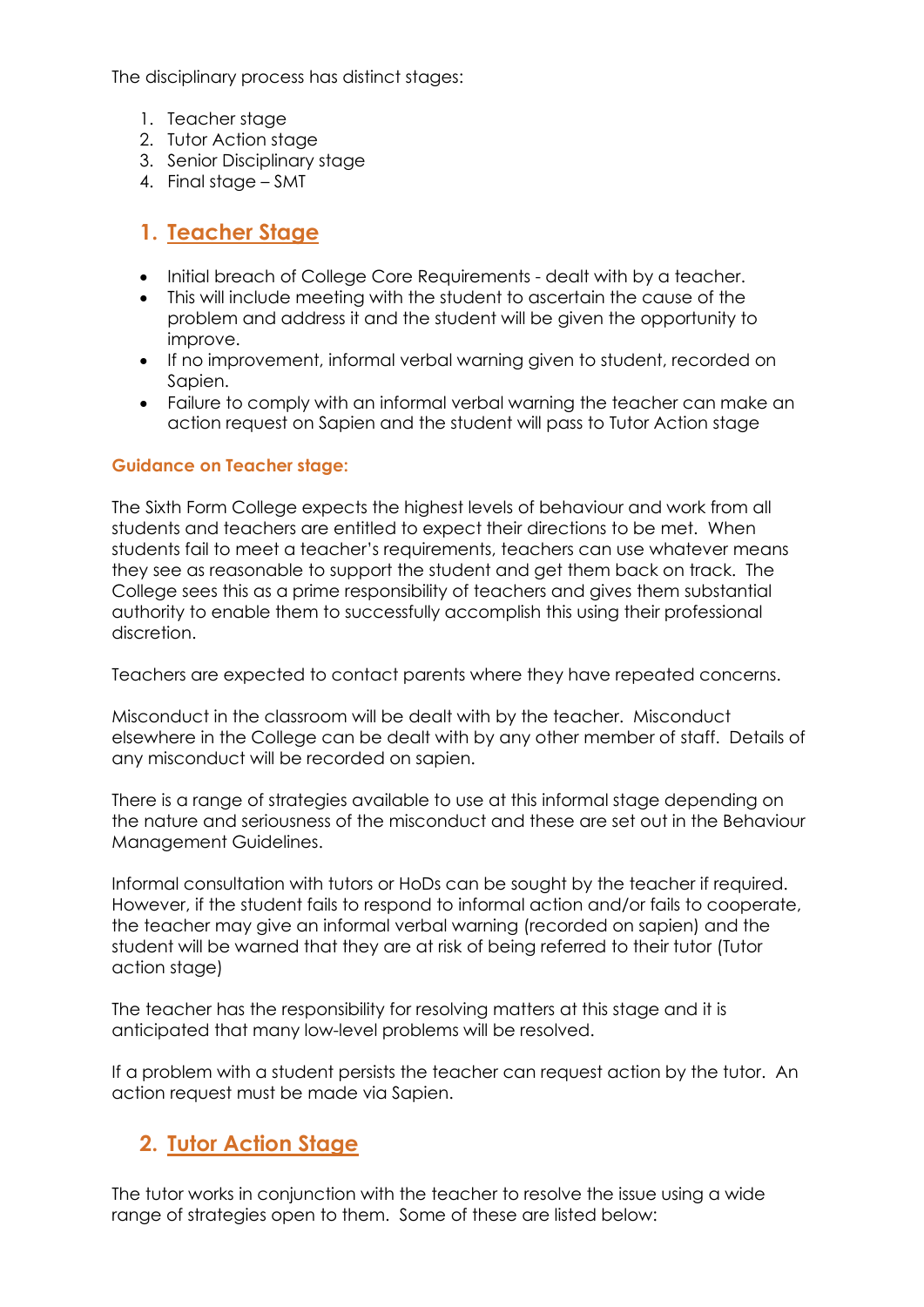- Assign student to compulsory study hall useful when a student continues to miss deadlines
- Daily sign in student must report to their tutor at the beginning and end of each day. Teachers report how the student is doing in each lesson
- Contact parent/guardian inform parent of ongoing concerns
- Identify any potential barriers e.g. Transport issues that may be making them late
- Final written warning issued to students who without improvement will be referred to the Senior Disciplinary Team. A copy should always be sent to the parent/guardian.

The tutor is at the heart of the disciplinary process. The tutor's role is to support the student. This includes working with them to ensure that they are behaving and working appropriately in their subjects. The tutor may have provided support to the teacher at the teacher stage but now has the responsibility to resolve the issues.

- Issue first and final written warnings if the student behaviour does not improve
- Make notes of actions taken on the students Sapien page
- If the student does not engage with tutor interventions and no further appropriate strategies are available, refer the student to the Senior Disciplinary Team (SDT) for either a HoD intervention meeting or to be dealt with under the formal stage of the College Disciplinary Process
- Prior to a referral to the formal stage a final written warning must have been issued and contact made with parents.

In certain cases, the tutor may decide that it is not a disciplinary issue and is a fitness for study issue.

#### **3. Senior Disciplinary Stage**

If a student does not respond to their Tutor interventions, the Tutor must refer the student to the Senior Disciplinary Team (SDT) that consists of the Director of Student Development and Second in Student Development.

The SDT will meet with the student and will put further sanctions in place. Progress will be monitored very closely. The SDT and the Assistant Principal have the power to also suspend students and there is a high risk of this action being taken where students do not respond positively to interventions in this stage.

#### **Suspensions**

Suspensions are usually for a minimum of 2 college days, however this can vary depending on the individual circumstances. For instances of gross misconduct, a student may remain suspended until an investigation has been completed. During a suspension, students are not permitted to be in or around the college campus. However, they are permitted to contact staff for any work missed unless they have been instructed otherwise.

The college will ensure that the student is in a position to make their own way home from college. Parents or carers will be telephoned immediately and a letter will be sent both to the student and parents/carers detailing the reason for the suspension.

During their period of suspension students are required to write a letter of reflection to the Deputy Principal. This letter is an opportunity for the student to convey why they should be readmitted to college and what changes they intend to make. A reengagement meeting will then be arranged. These meetings are usually chaired by